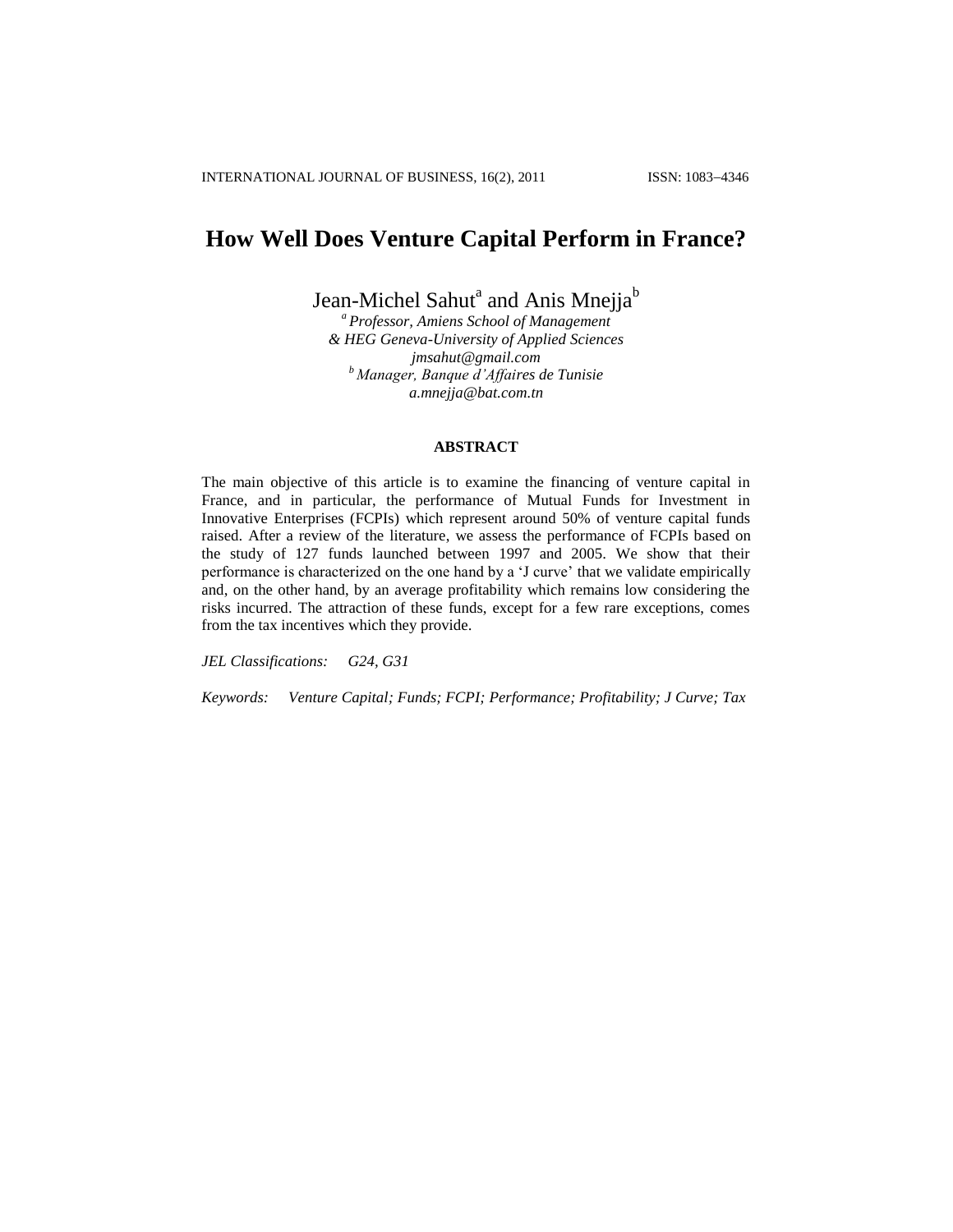## **I. INTRODUCTION**

The difficulties faced in financing the creation and development of innovative SMEs is due to the nature of these innovative projects: their future is uncertain and the process is lengthy, often spread over several years. This type of company often has difficulty securing bank loans due to the rules governing their allocation and thus has to resort to alternative sources of funding. Consequently, private equity, and venture capital in particular, has become the main instrument for financing innovation in most countries although it is often too limited to cover all funding needs. Without this type of funding, an essential link in the development of this type of innovative industry, many current giants in the field, such as Amazon, Google or eBay, could not have emerged. All the big players above are of American origin which brings us to question how unlisted innovative companies with strong growth potential are funded in France.

The objective of this article is to question the future of the venture capital industry in France by studying its performance. Considering the risks incurred, it must reach a certain level of performance to attract investors or may risk disappearing. We will study in particular the performance of FCPIs to gain a better understanding of how the performance of this type of fund has evolved over time, how it has been strongly affected by the bursting of the dot.com bubble (in particular the Internet, e-commerce and telecommunications sectors) in March 2000, and the impact of tax incentives available to FCPI investors.

#### **II. VENTURE CAPITAL FUNDING**

There are few works covering the performance of Private Equity funds and they can be classified into two categories. The first category concentrates on studying their performance per investment. The second category examines the question of how the funds, as a whole, perform. This second approach is much more developed than the first one because data is more easily accessible and accurate.

#### **A. Performance of Investments**

In order to evaluate performance of investments, Woodward & Hall (2003) and Hwang *et al.* (2005) built an index which they use to calculate correlation between their index and a market index. It is based on new funding rounds, IPOs, and acquisitions. The common problem with all these studies is that the authors only take into account successful exits. Moreover, in most cases the observations are quarterly. The leading study on the subject is that of Cochrane (2005) which uses an original approach to correct selection bias. He supposes that the change in the logarithm of the investment value follows Log-normal distribution and that the probability of observing a new funding round follows a logic which depends on the firm"s value. He uses the maximum likelihood approach to calculate the alpha and beta of firms. The data is provided by the VentureOne database, giving the valuation of 7,765 American companies during the period from January 1987 to June 2000, for 16,613 funding rounds totalling 112 billion dollars. This database is supplemented by other statistics on the financial results of IPOs and Mergers  $\&$  Acquisitions operations, which show the projects have made successful exits. The return is calculated by measuring the value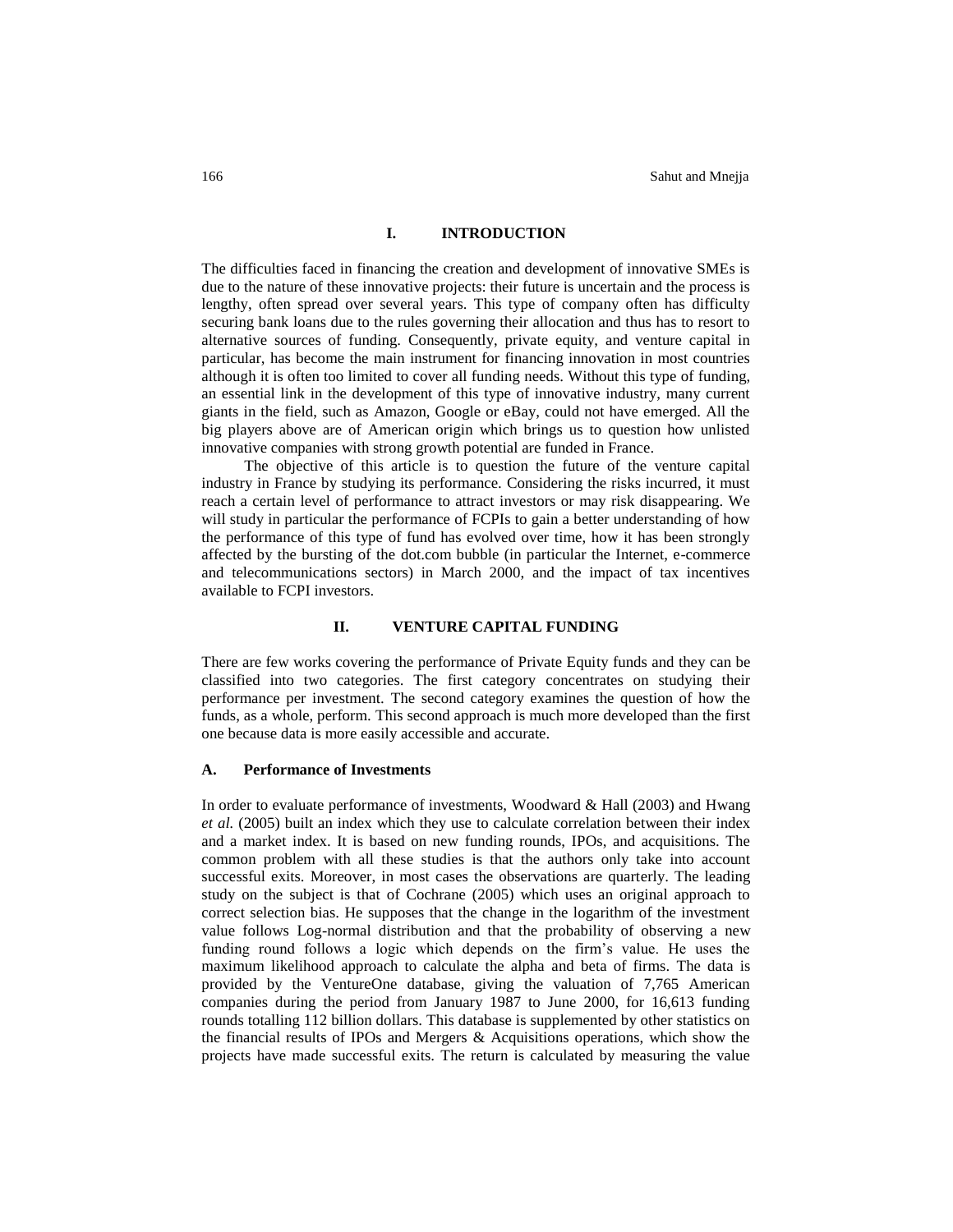created between a financing round and the exit of the venture capital, whether successful (IPO, trade sales) or unsuccessful (gone out of business). Excluding the returns between intermediary rounds makes it possible to have a more reliable measurement of value creation from venture capital. However, this increased reliability is offset by the existence of a powerful selection bias, since the exit of the VC is overwhelmingly associated with success.

The return distribution of these VC exits is however spectacular: calculated from 3,595 observations, the arithmetic mean return over the period is 698% with a high standard deviation. This distribution is described well by a Log-normal distribution, with a mean log return of 108% and a 135% standard deviation. The distribution of the non-annualized log returns depends little on the project's age, thus testifying to the exit strategy used by the funds. A successful exit occurs when the multiple value creation exceeds a threshold. This "multiple rule" is used by Cochrane (2005) to correct selection bias, and to thus obtain an estimate of the distribution of (log-) returns on all projects. The distribution, after being corrected for selection bias, of log-returns is more reasonable. The mean annualized log return is 15%, which brings it more in line with the 15.9% of annualized log-return from the S&P 500 index. Idiosyncratic volatility (among projects) is high: the standard deviation of log-returns reaches 89%, far above that of the S&P 500 (14.9%). The high idiosyncratic volatility pushes the mean annualized arithmetic return to an elevated level of 59%, far higher than the mean return of the S&P 500 over the same period. The "VC funded project" asset is unlike average listed assets as it has a slight chance of generating a huge return. The author finds a beta of 1.7 and an alpha of 32% net of management fees. He concludes that the rates of return are very volatile and that investments nearing exit have a lower volatility than investments which are at the early stage.

#### **B. Performance of Funds**

In this second category, researchers look for of how the funds, as a whole, perform. Gompers and Lerner (1997) examine the performance of a sample of 78 Private Equity funds. They adjust the performance of each fund in relation to the market and to each investment. All the portfolio values are then regressed in relation to a series of factors to calculate the fund"s performance.

Jones and Rhodes-Kropf (2003) introduce and test a model in which the principal-agent problem results in excess returns from funds which increase with systematic risk. The authors find an alpha which is positive, but statistically non significant. Although the results of the study on systematic risk are interesting, the alpha estimates are skewed because they are calculated on quarterly data. Residual values are also determined at the discretion of the General Partner (Blaydon & Horvath, 2003), referred to as  $GP<sup>1</sup>$ , and are mainly equal to the sums invested.

Kaplan and Schoar (2005) show that in the United States, the average net profitability of Private Equity funds is 5% higher than the average profitability of the S&P 500 index over the period 1980-2001. The profitability of these Private Equity funds is calculated after fund managers have been compensated (approximately 20% of carried interest and 1.5% to 2.5% of the managed funds in management fees), which shows a brut performance well above that of funds invested in listed shares.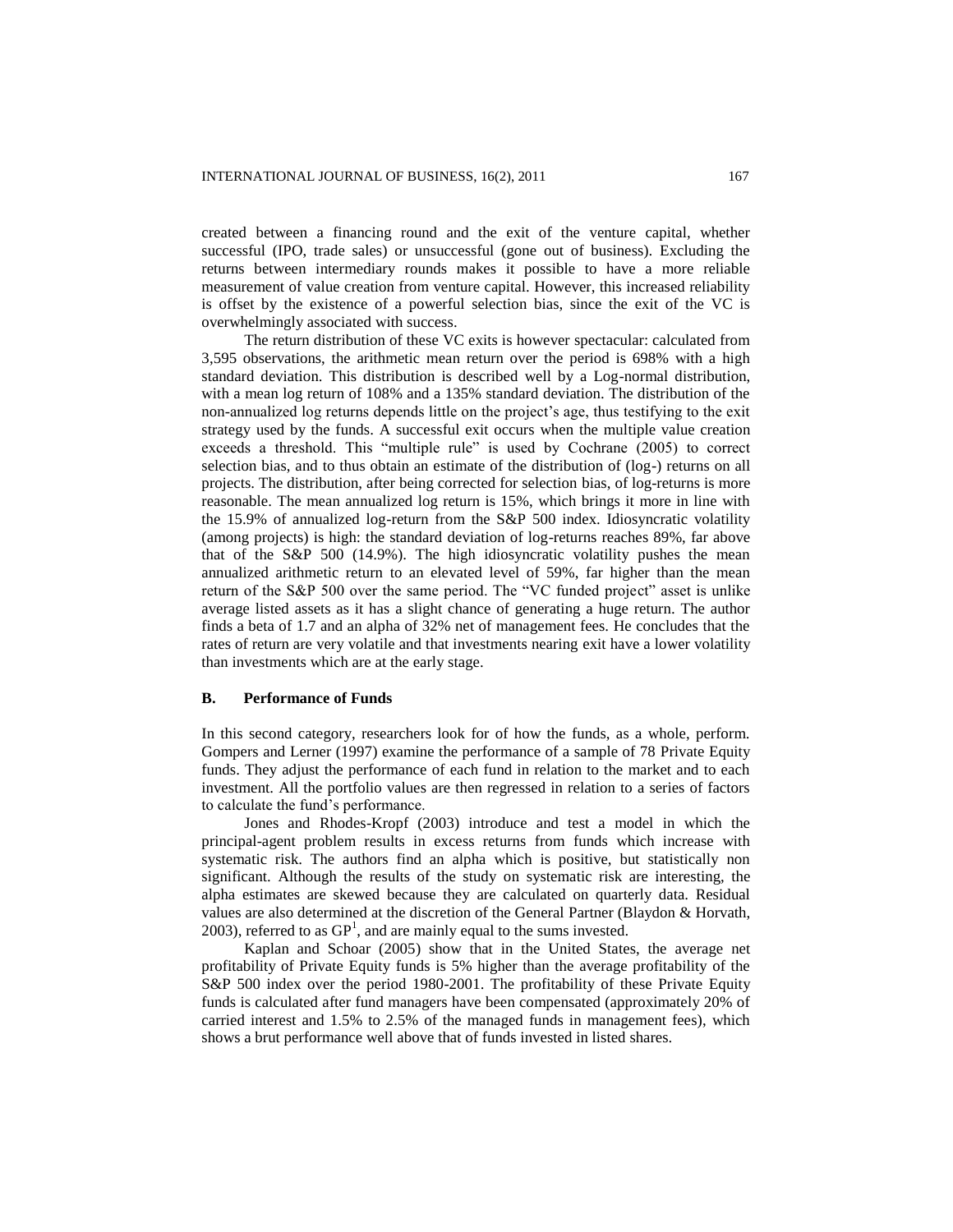Ljungqvist and Richardson (2003) analyze the process of investment from the perspective of the GP by concentrating the study on the sums invested versus sums distributed. They find that Private Equity funds perform better than the market. However their sample is relatively small. Moreover, they have left out venture capital funds from their sample which generally has an average performance which is much lower than Private Equity funds according to Kaplan and Schoar (2005).

The study by Kaplan and Schoar (2005) is considered the leading article on the subject. The authors try to assess the net return investors receive over the fund"s lifespan. The authors use a broad sample of mature American funds, set up during the period 1980-1997. The data comes from Venture Economics and covers 746 funds operating in the venture capital (VC) and buyout (BO) segments, which have an identified GP.

For each of these funds, Kaplan and Schoar have cash-flow records between Limited Partners (LPs*)* and General Partners (GPs*)* up until 2001, as well as the residual value of the funds when the latter is inactive. For liquidated funds, the return is calculated on the basis of payments made during its investment horizon. For inactive funds, the residual value is regarded as a cash-flow from the last date. Rather than use an internal rate of return (IRR), Kaplan and Schoar measure the net performance by a profitability index or PME (public market equivalent). This index compares the fund"s performance with that resulting from an investment, using a time-table of equivalent cash-flows, in an S&P 500 index-linked asset. The average index (weighted by the funds" committed capital) calculated on all the funds is 1.05 which shows that Private Equity outperforms the market. For funds with identical lifespans, investing 1 euro in a private equity fund would, on average, be as profitable as investing 1.05 euro in an asset listed on the S&P 500 index. The average profitability from the VC segment would be appreciably higher than that of the BO segment with a PME index of 1.21 against 0.93.

In annual terms, the gap between the average net return from private equity and the return from listed investments is positive but small. This result is rather surprising when taking into account the specific features of the private equity asset: risks linked to the agency relationship between LPs and GP, the nature of the projects funded, the level of debt leverage/equities of BO transactions and the illiquidity of the investment. This small yield gap contradicts the often more flattering level of returns announced by the media or the industry.

Artus (2008) analyzes the comparative returns of private and the public equity on the US and European markets, over the periods 1995-2006 and 1996-2006 respectively. Using a different method from Kaplan and Schoar the aggregated returns from private equity are calculated quarter after quarter taking into account the balance of cash-flows during the period and the differences in net asset value (NAV) of the funds between the beginning and the end of the period. The evaluation of the NAVs, reported by the funds, is an approximate accounting procedure, which could be thought to "smooth" changes to the true fund value. With this method, the net yield gap in favour of private equity over listed assets reaches 6.99% per year in the United States and 8.29% per year in Europe. Taking into account the volatilities and correlation between the returns of the two categories of assets, Artus (2008) estimates that the level of private equity held by investors is below the optimal level resulting from a model of portfolio choice.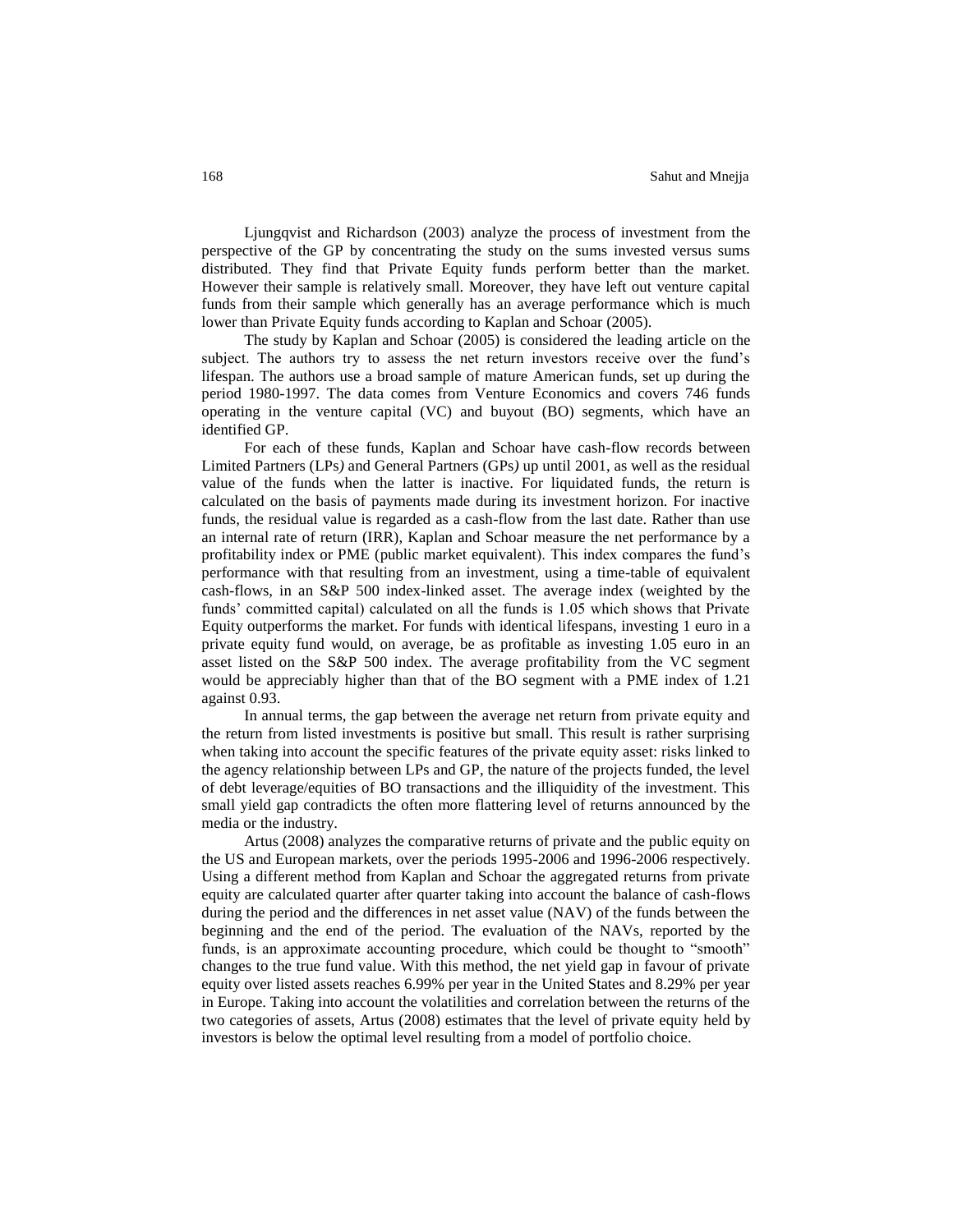Artus (2008), on the one hand, and Kaplan and Schoar (2005), on the other, reach opposite conclusions about the aggregate performance of private equity assets. Artus calculates a short-term return calculated period after period starting from accounting valuations (NAV) of the fund assets. Kaplan and Schoar concentrate on the long-term returns, over the fund"s horizon, taken from actual cash-flow operations.

Artus and Teïletche (2004) show that the accounting measurement of the return, known as TWR (time weighted return*)* based on the funds" NAV report, used by the industry, is affected by a "smoothing" bias resulting from the methods used by the funds to value their net assets. The results from Kaplan and Schoar (2005), or Kaserer and Diller (2004) on European data, seem to show that this bias affects not only the temporal profile of a fund"s returns but also the level of the pooled weighted return, which is calculated for each period.

A short-term return from private equity has little sense when the illiquidity of the asset is taken into account. From an investor"s point of view, the decision to add private equity to his portfolio involves making a commitment, and is therefore based on the examination of the long-term returns from the fund. Only an approach, such as that of Kaplan and Schoar (2005) based on the records of actual cash-flow*s* offers solid information on the level of returns. As an investment realization is a rare event, one can understand both the difficulty for the analyst and the prudence of the investor.

Gottschalg and Phalippou (2009) show that the measurement of average net return is affected by various biases. The observation made by these two authors is therefore difficult to contest: the average performance (net of remunerations) of private equity is noticeably lower than that obtained by an equivalent investment in listed shares.

The data used comes from Thomson Venture Economics (TVE) and resembles that of Kaplan and Schoar (2005): 852 American and non-American mature funds, set up between 1980 and 1993, which cover 57% of amounts invested in the world, and for which there is cash-flow data until 2003. In this sample, the average IRR (weighted by the size of the funds e.g. committed capital) given to investors is 15.2%, and the average profitability index (still weighted by committed capital) is 1.01.

The authors make a correction of aggregation by calculating weightings in terms of amounts actually invested (discounted value of payments made by investors), which makes the aggregation of the profitability indexes more "transparent". The aggregate profitability index is then 0.99.

The data collected by TVE from the funds has a double defect. Firstly, the sample contains funds described as "living dead", having exceeded the age of liquidation, not showing any sign of activity, but which have nevertheless been given a "residual" positive net value (29). If one no longer considers this residual value as a final cash-flow the PME index drops from 0.99 to 0.92. Secondly, by comparing the TVE data with the larger VentureXpert sample, Gottschalg and Phalippou (2009) notice that the funds having experienced "profitable" investment exits (IPO or trade sales) are overrepresented in the sample, as these funds are also the best performers. By exploiting the relationship between performance and rate of profitable exits in the core sample, Gottschalg and Phalippou (2009) extrapolate the performance using a widened sample, which further lowers the PME by 0.04 to 0.88. After correcting this bias, and adding it to an annual yield gap, the difference private equity/public equit*y* would be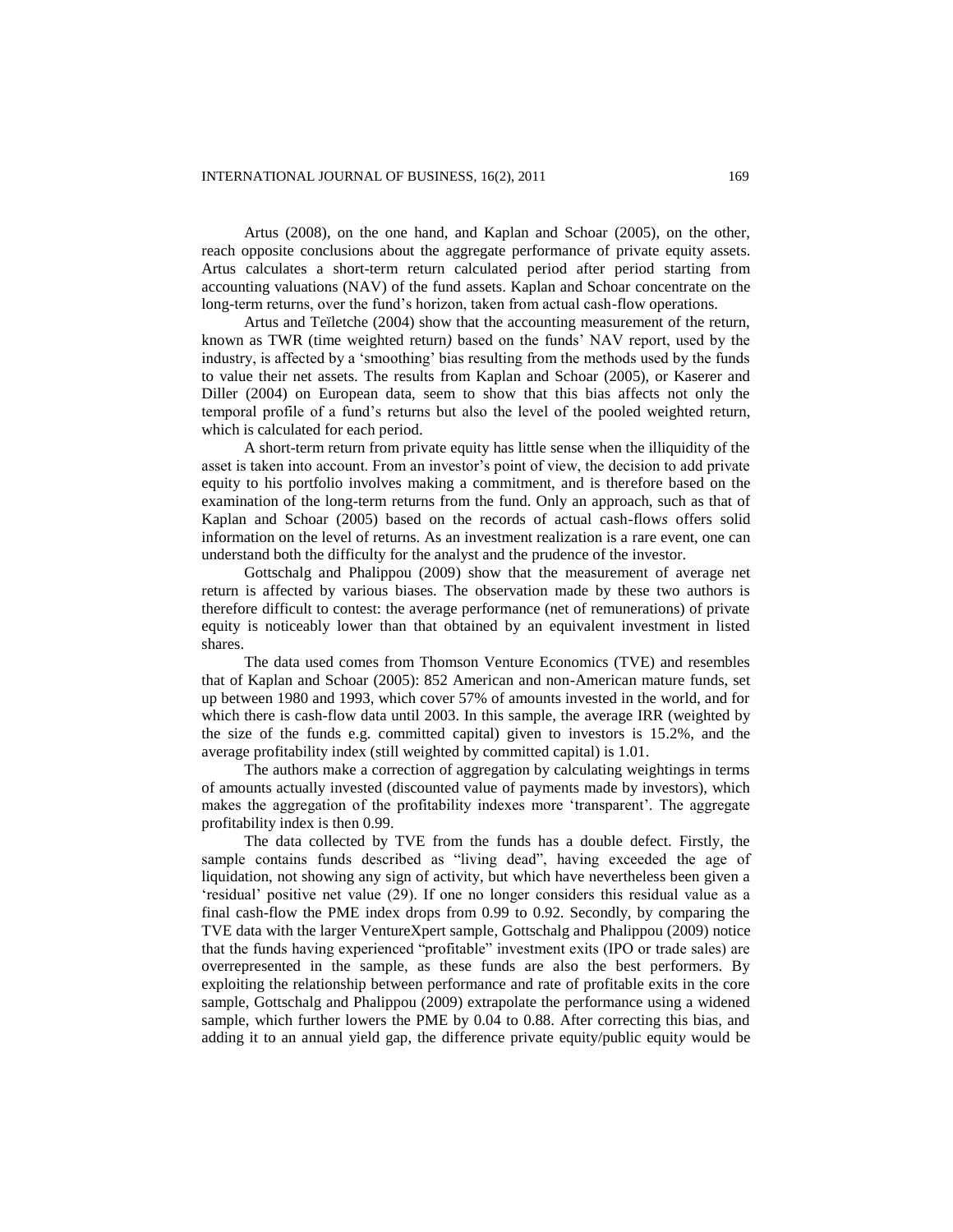around 3% against private equity. This constitutes a significant under-performance, which might be considered as the first ingredient of an enigma of private equity returns.

Phalippou and Zollo (2005) find an IRR of 16% and a profitability index of 1.05. The sample is made up of 983 American Private Equity funds between 1980 and 1996. Not taking into account the funds which have not yet been liquidated boosts the results. Moreover, the funds which have a weak performance will be tempted to artificially increase their IRR. The decision to liquidate is therefore endogenous and influenced by successful investments.

The results given by professional studies on the performance of Private Equity funds are influenced by leading market indexes published by Thomson Venture Economics. The methodology used to assess the performance of these assets overestimates the funds" performance. On the one hand, the method of assessment which consists in aggregating the funds" internal rates of return does not take into account the fact that the funds have variable lifespans. Funds which have a long lifespan have greater weight compared to other funds. On the other hand, the characteristics of the database used for the statistics present a problem on two levels. Firstly, the performance is inflated by the residual values (investments which have not been realized but kept in the portfolio) which are treated as future cash flows. Secondly, the standards used for the publication of statistics over represent the best performing funds.

Gottschalg and Phalippou (2009) note that the samples chosen as industry benchmarks included assets with above average performance. Following the methodology used by Thomson Venture Economics, the average performance of the 1,328 funds studied attained an IRR of 15.2%. However, this rate only vaguely reflects the reality of the true return on investment. The authors advise using a more reliable assessment method by using the profitability index (current value of the cash-flows received by investors divided by the current value of the capital paid by the investors). They then correct the bias relating to the type of sample, the performance levels prove to be on average 3% higher than those of the stock markets. Moreover, the fees received by the managers sharply reduce investors" profits. Thus, with an average rate of annual management fee at 6%, Private Equity funds offer a performance 3% lower than stock markets.

The following section studies the main private equity investment vehicles on the French market. We explain the operating process and the characteristics of each type of fund. In the following section, we examine the performance of the Mutual Funds for Investment in Innovative Enterprises (FCPIs) in order to better understand how the performance of this type of fund has changed over time; a performance which was badly affected by the bursting of the dot.com bubble in March 2000.

# **C. The Persistence of the Funds' Performance**

The persistence of the funds" net returns obtained by Kaplan and Schoar (2005) may reveal a lack of competition, giving an advantage to investors with longer experience, who, by having priority access to the most profitable investments, put up barriers against new GPs entering the market. On this point, the empirical evidence presented by Kaplan and Schoar (2005) is ambiguous: the arrival of new funds effectively lowers the performance of funds which are already present, more especially if the latter are 'voung'.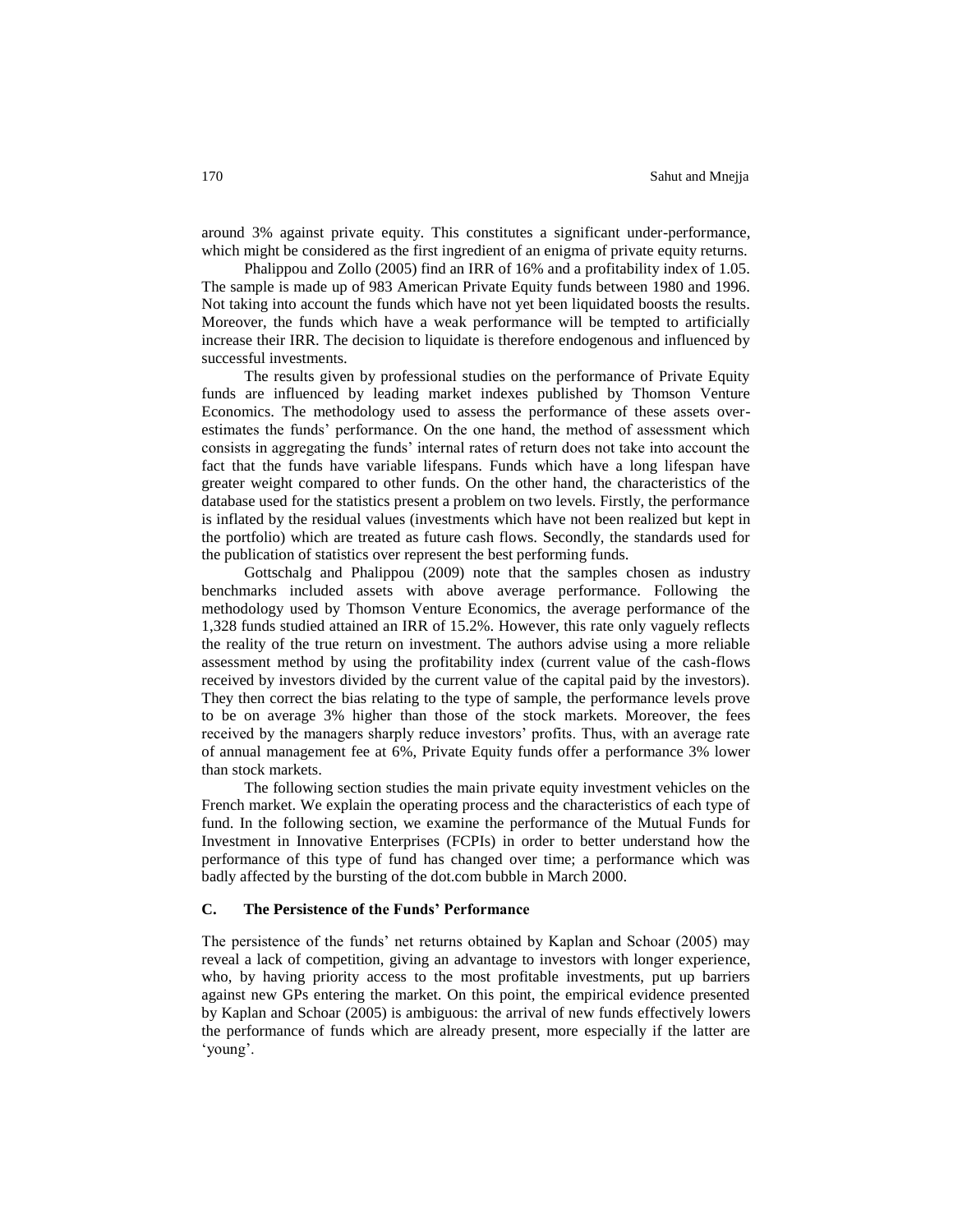More established funds therefore seem to be less sensitive to the entry of competitors, especially in the VC segment. Above all, it is disconcerting that persistence relates to the funds" net performance. Indeed, unhindered competition between GPs in relation to investors should lead to the disappearance of differences in anticipated net returns (by taking into account the observation of track records).

The GP"s remuneration should include systematic compensation due to his talent and decreasing returns. Persistence should thus affect only gross returns, not net returns. Due to lack of data on remunerations, Kaplan and Schoar (2005) are not able to examine the way in which compensation is divided between the GP and LPs. However, heterogeneity and persistence characterizing the distribution of net returns indicate that the relationship which is formed between the GP and LPs at the time of the constitution of a fund concern more a process of frictional matching than a transaction in a perfect competition market.

This point is confirmed by the study by Lerner, Schoar and Wong (2007). These authors cross data on returns from LPs and GPs. They show that the net return obtained by the investor depends on the nature of the latter. Over the two last decades, universities and foundations (endowments) obtain an annual rate of return on their investments of 14% over than that of the average investor. Banks and investment advisers have the lowest performance among investors. The presence of a high quality investor in a fund thus increases its net performance. The authors show that the LPs level of market experience is a determining factor of performance. Lerner, Schoar and Wong (2007) conclude that the behaviour of LPs, their ability to use their previous experience to select not only the funds but also the funds' investment plans, is an essential component of performance. They also note that when inexperienced LPs enter the industry during a boom, the industry"s cycle is accentuated. It therefore seems that the match between LPs and GP is frictional, which justifies a process of sharing of compensation between the two sides of the match.

It may also be that an investment in private equity is made for other reasons than realizing a direct return from the operation. A bank can gain extra income by taking part in syndication and debt management operations linked to the BO. The nature of competition, and the adjustment between return and quantity, is also subject matter for a vast amount of writing on the cyclical character of the industry. How do the intrinsic characteristics of the industry and of the competition which takes place there contribute to accentuate the cycle?

Gompers and Lerner (2000) have highlighted the phenomenon of the "money chasing deal" to show that during boom times the surge of capital runs up against the restricted number of investment opportunities, which increases the value of these opportunities, and is likely to reduce the returns obtained.

Kaplan and Schoar (2005) show that, with time, high net performances attract new GPs entering the market who raise large funds. These first funds, created after a "boom", do not perform well and are thus unlikely to be followed by a second fund from the same GP. Remembering that the best performing GPs limit the growth of their funds, Kaplan and Schoar (2005) conclude that the marginal dollar invested during a boom mainly goes to the new GPs, who will be less able to create new funds. The growth of the industry is accompanied by a decrease in average performances of the funds, which progressively deflates the "boom" and propels the cycle.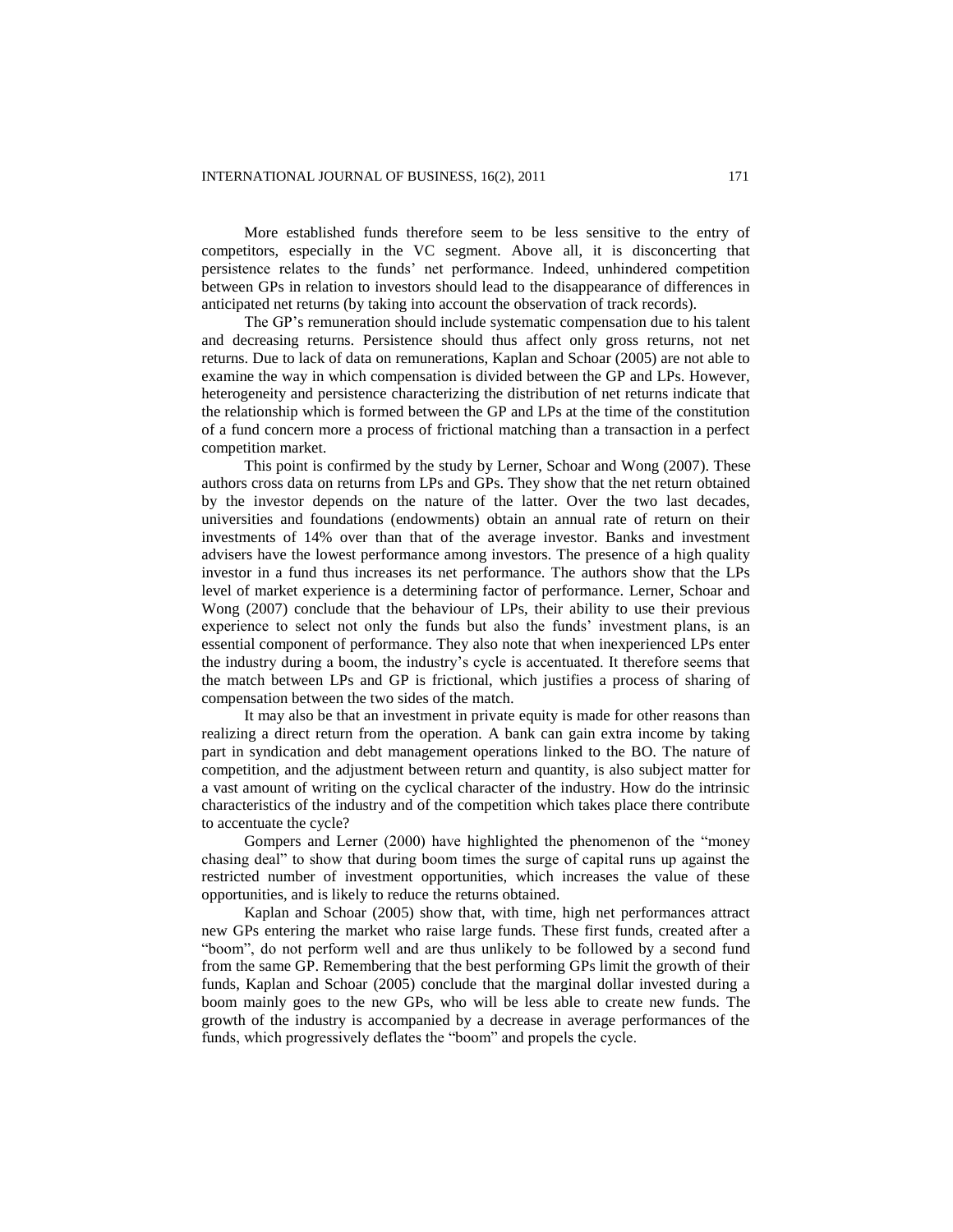#### **III. ANALYSIS OF THE PERFORMANCE OF FCPIS IN FRANCE**

#### **A. Characteristics of FCPIs and Data-Gathering**

FCPIs were created in 1997 to support the development of unlisted innovative firms. Compared to other Venture Capital Investment Funds, they were given an additional tax incentive; a tax reduction at the time of the subscription in addition to exemption from capital gains  $tax^2$ . As opposed to investments in other types of funds, an investment in a FCPI is generally blocked for at least five years and sometimes for the whole lifespan of the fund (between 7 and 10 years). The investment is unlocked through a form of distribution (with possible capital gains) operated by the fund manager before breaking up the fund. Indeed, purchase and transfer operations are rare before the fund matures due to the tax incentives and the relative illiquidity of this type of investment. The transfer of FCPI *s*hares can only be carried out by mutual agreement to a new subscriber. But any transfer during the first 5 years of FCPI's existence involves the cancellation of the tax incentives. The purchase of FCPI shares can be requested, before the date of the fund"s maturity, only in the cases of disability, loss of employment or the death of the shareholder or spouse (if they make joint tax declarations). In the latter case, the tax breaks are not affected.

In return for tax incentives, the FCPIs are committed to invest at least 60% of their assets in shares of unlisted innovative firms<sup>3</sup>. However, regulations have been softened as FCPIs can include in this quota 1/3 of listed companies if their stock market capitalization is less than 150 million euros. The remainder of their assets can be invested freely (monetary investments, shares, bonds, etc.). Consequently, the performance of a FCPI will depend on the investment strategy both in the innovative firms (what proportion of assets should be consecrated and the choice of company) and also on the remainder of the assets. Three types of strategy can be identified:

- highly aggressive: over 60% invested in innovative firms, even up to 100% in this category of asset,
- aggressive: 60% invested in innovative companies and 40% in shares (or mutual fund shares), and
- defensive: investment of 60% in innovative firms and 40% in bonds (or monetary products).

Our sample of FCPIs was selected using Boursorama and SicavOnline databases. The performance of this type of fund is less likely to be followed by fund managers and consequently by data providers such as Thomson Financial. Moreover, FCPIs do not always respect their obligations to publish their net asset value, which makes data collection difficult and requires the cross-referencing of databases in order to check their validity. Each time a dissonance appeared between these two databases, we looked for another information source by either contacting the funds in question directly or the securities commission (AMF).

Our initial sample included 152 FCPIs over the period 1997-2005. We stopped at 2005 even though the funds are still in their phase of investment. The measurement of their performance may therefore be unrepresentative. After eliminating the funds for which we did not have the complete series, our sample is made up of 127 FCPIs launched between 1997 and 2005.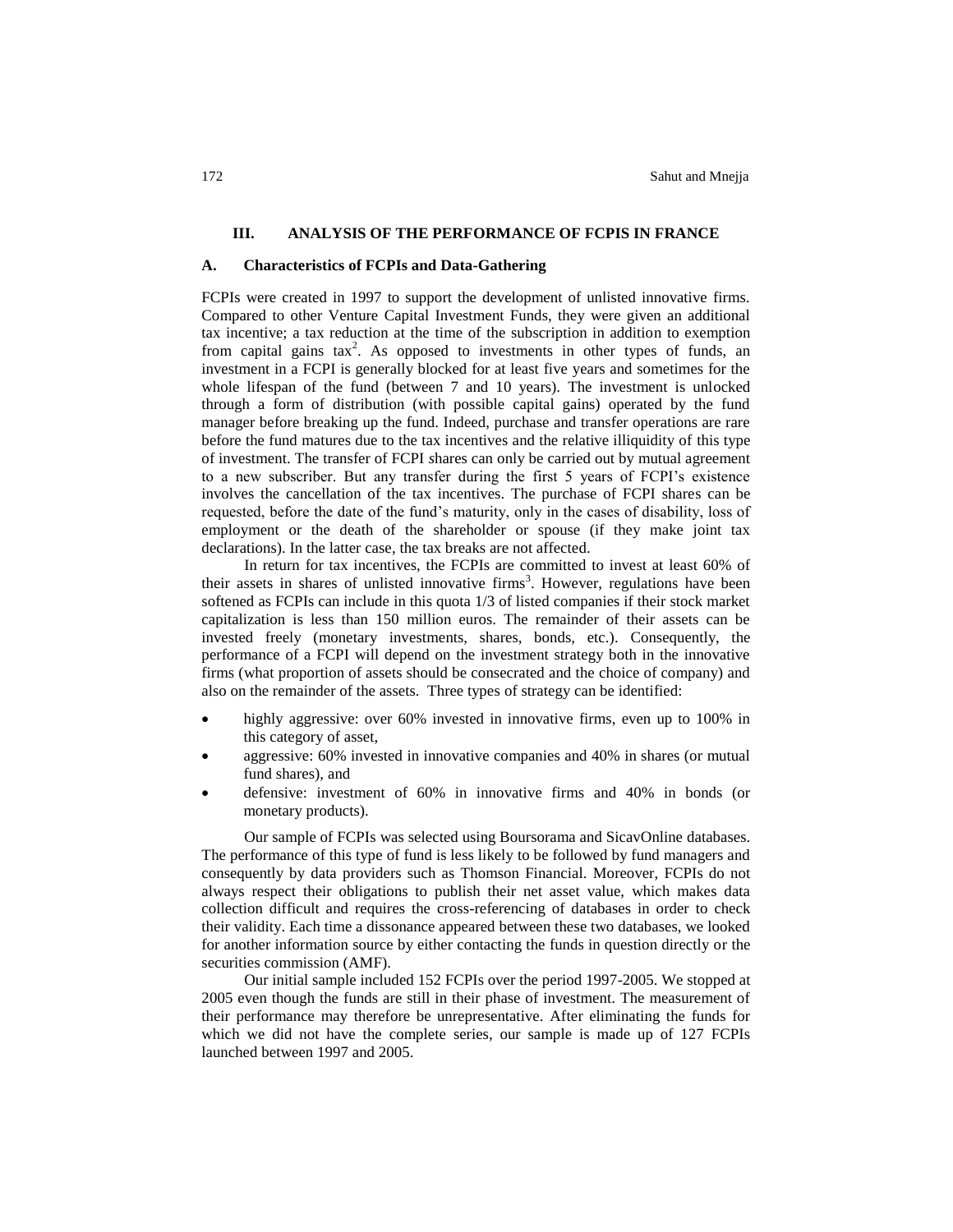# **B. Performance and "J curve" Effect**

As we have already mentioned, the performance of a fund depends on the strategy of its manager and in particular on the proportion of the assets invested in unlisted companies. The higher this proportion is, the more the fund will experience a "J curve" effect in the first years.

This phenomenon characterises funds investing in unlisted companies as the process of managing such funds is broken down into two phases: the investment phase (finding and investing in the companies), and the realization phase reselling the portfolio of companies (by industrial transfer, IPO, etc.). The first phrase can last over 5 years for funds which have a lifespan of 10 years. Their performance is generally negative for the first years, and then grows exponentially once the capital gains released by the portfolio cover the management costs. By comparison, a fund which invests the major part of its assets in listed companies (fund which is 100% listed) does not experience this "J curve" but it is exposed to the variations of the market throughout its lifespan. If we assume that the market is bullish and that the investment in the unlisted companies achieves a return above that of the market, the performance of the 100% listed funds will be higher in the short-term, but lower in the long term than the 100% unlisted funds. Mixed funds with 60% unlisted companies (including 60% listed companies and 40% unlisted companies) have an intermediate performance profile, and are less influenced by the "J curve" effect.



In our sample, this "J curve" effect shows many disparities for two reasons. Firstly, many funds invest just the legal minimum (60%) of the capital raised in unlisted companies and the remainder in traditional savings vehicles (shares, bonds, monetary products). Secondly, this effect is much less discernible for funds launched in 1998 and 1999 because of presence of the "dot.com bubble" from 1998 to March 2000. The method of comparables used to value the investments and possible exits onto stock markets led to an overvaluation of funds" values. For example, FCPIs launched at the end of 1998 increased on average by 23% over the first 18 months of their activity. However, this effect is much more visible from 2001. As for the overall performance of the funds, strong disparities can be observed that we will study in the following section.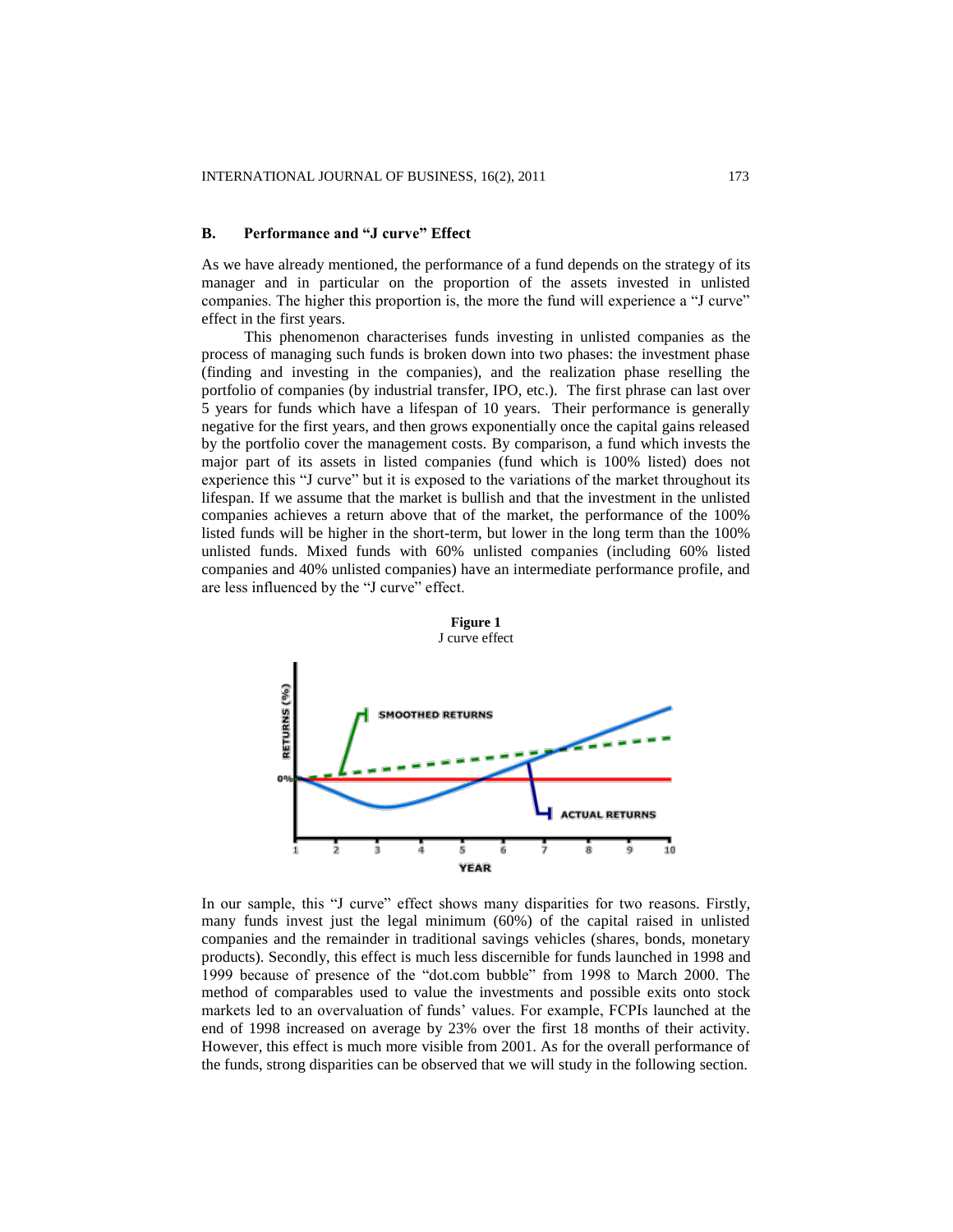

**Figure 2** Changes in the performance of FCPIs

# **C. Performance and IRR**

Studying the performance of FCPIs strongly depends on tax incentives, and should be compared with an index of reference. We chose the CAC 40 because of its status but also because it is strongly influenced by changes in high value technology assets (cf. evolution of the CAC 40 compared to Dow Jones<sup>4</sup>). However, the cumulated performance is too imprecise an indicator because this type of calculation does not take time into account. This is why we resort to using the funds' IRR calculation.

| Table 1<br>Descriptive statistics |                                  |                               |  |  |  |  |  |
|-----------------------------------|----------------------------------|-------------------------------|--|--|--|--|--|
|                                   | <b>IRR</b> without tax incentive | <b>IRR</b> with tax incentive |  |  |  |  |  |
| Mean                              | 0.028822766                      | 0.120149717                   |  |  |  |  |  |
| Min                               | $-0.146448423$                   | $-0.107831135$                |  |  |  |  |  |
| Max                               | 0.191230092                      | 0.323665199                   |  |  |  |  |  |
| Standard deviation                | 0.063074009                      | 0.08920215                    |  |  |  |  |  |
| Kurtosis                          | 0.46                             | $-0.01$                       |  |  |  |  |  |
| Coefficient of asymmetry          | $-0.14$                          | $-0.08$                       |  |  |  |  |  |
| Number of data                    | 127                              | 127                           |  |  |  |  |  |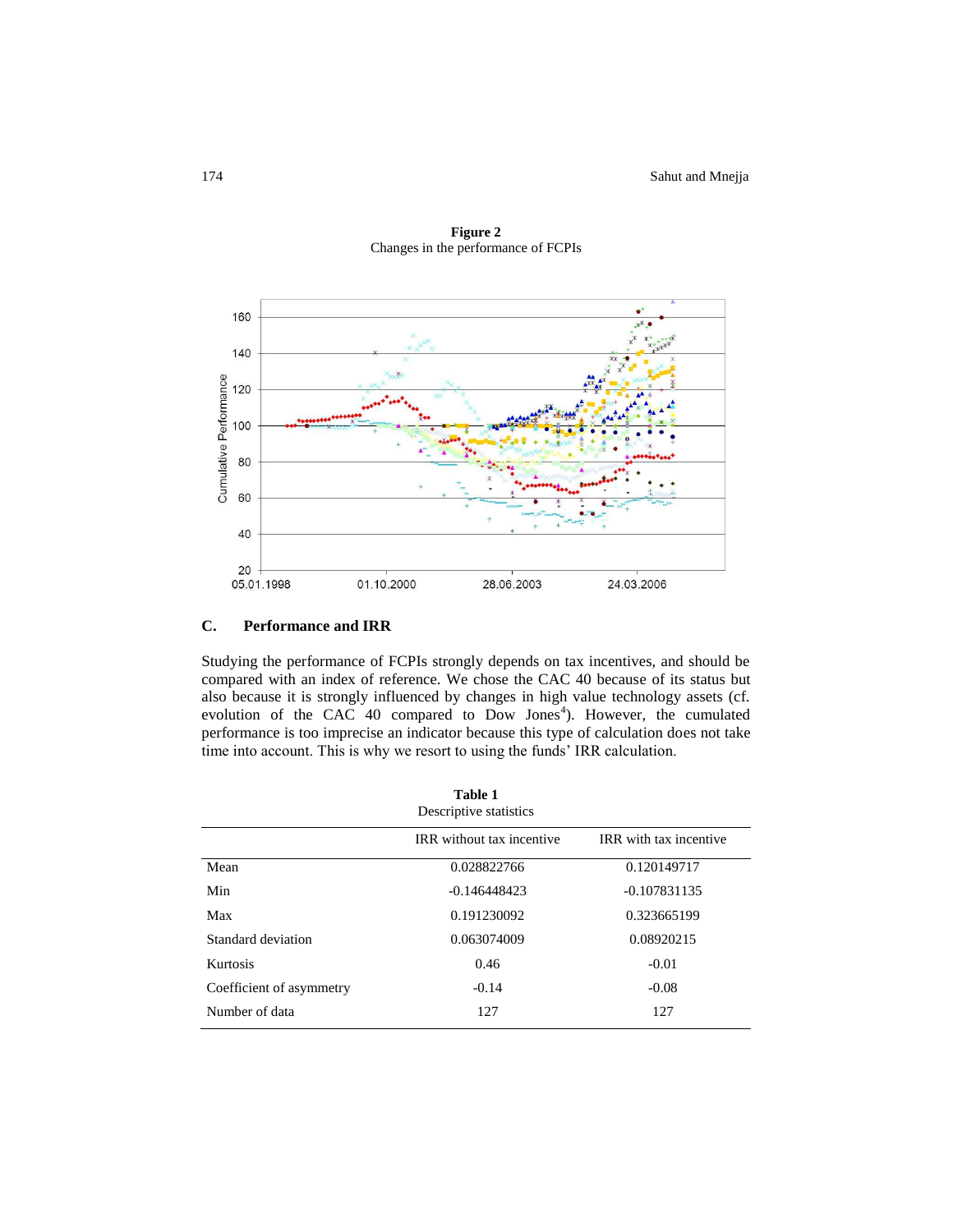In Figure 3 below, we have represented the cumulated performance of the FCPI*s* in June 2006 according to their launch year. The blue curve represents the average performance, and the red points give the performance of an investment in the CAC40 index.

We calculated the correlation with the market, the  $R<sup>2</sup>$  and the beta of FCPIs which were over five years old at the time of the study. We notice that all the funds follow the same trend (both when rising and falling). In other words, all the funds drop at the same time and according to the same trend. One can deduce that these funds are strongly correlated between each other. They are also strongly correlated with the key market indicator of the Paris Bourse, the CAC 40, even if the latter is not the most representative. The average correlation of our sample with the CAC 40 is 0.25 and more than 20% of the funds present a high correlation (over 40%) with the CAC 40 index. According to a study carried out by Cambridge Associates, venture capital shows a correlation of -17% compared to American bonds and a correlation of 38% with the S&P 500 index.

The average performance is positive except for FCPIs launched in 1999 and 2000 which could not catch up with the losses resulting from investments carried out during the dot.com bubble. The performance of the FCPIs set up in 2004 and 2005 is completely normal because they are in phase of building their investment portfolio in innovative firms ("J curve" effect). But the average performance of the FCPIs is still lower (or equal in 2001) to that of the CAC 40. In fact, some funds boost the average performance whereas the majority is only attractive because of their tax break entitlement.

The tax incentive (possible tax reduction of 25% on the totality of the funds invested without ceiling) makes it possible to considerably improve the average performance of the FCPIs and, up until 2002, made it possible to achieve a higher performance than that of the CAC 40 which consequently regained the advantage.

The disparity of the performances between funds is very high but shows relative stability. Indeed, if one looks at the management teams, there is a strong correlation of the performance of fund they manage. Moreover, when one ranks the funds in quartiles according to their performance, one generally finds the same teams in the various quartiles. This shows a consistency in their performance whether good or bad. Moreover, specialized "small teams", on average, perform better that those dependant on large banks or financial firms.

Similarly, it is not the funds which raise the most capital which perform the best. It seems that an effect of diseconomy of scale sets in once a certain size has been reached. Moreover, the importance the general public places on performance when making investment decisions is reduced by the impact of tax breaks and the weight of marketing networks where high street banks have a competitive advantage over independent funds.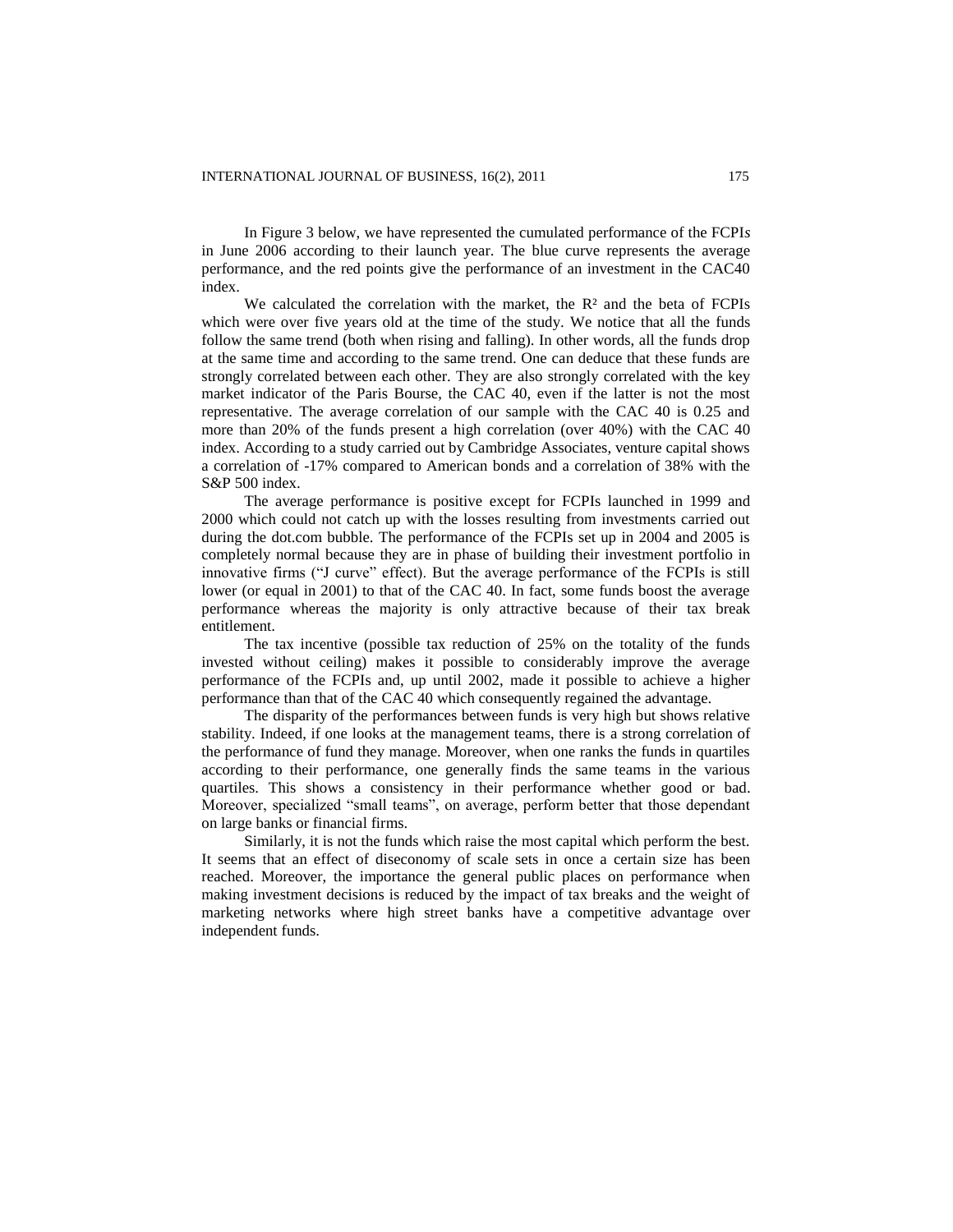

**Figure 3**

**Figure 4** Cumulated performance of the FCPI with tax incentive



With regards to average IRR, it is worst for older vintages from 1998 to 2000 (negative for FCPIs from 1999 and 2000 and equal to 0% for FCPIs from 1998). It then improves but stays at a level just above the risk-free interest rate (estimated at 4% at the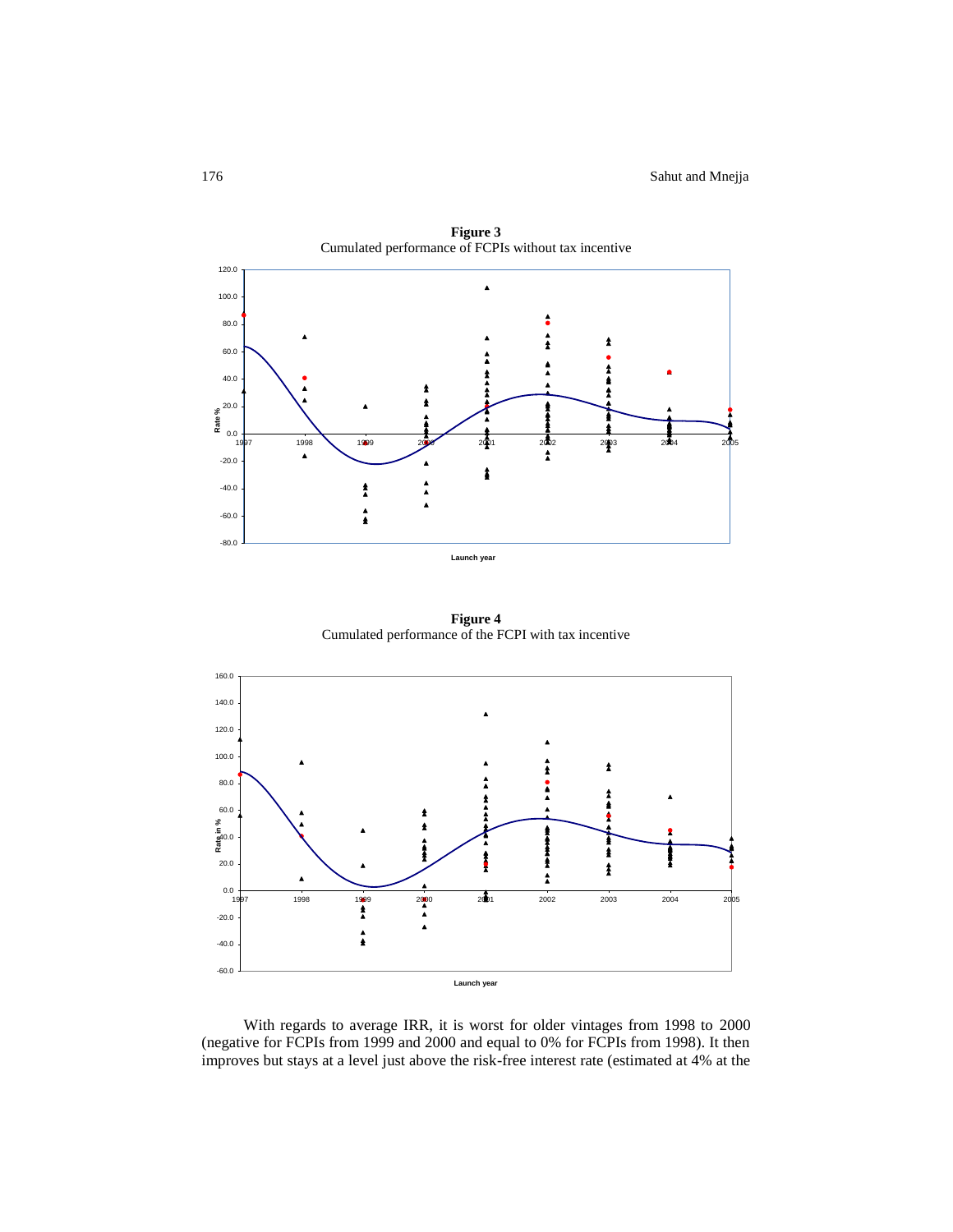end of 2006) for the other periods. On the other hand, the IRR of the top quartile (green points on the graph) are always positive with peaks at 12.44 and 13.46% respectively for funds launched in 2002 and 2003. The weak average IRRs from 2004 and 2005 are logical when taking into account the youth of the FCPIs in question. They are still in the phase of making up their investment portfolio. The average remuneration from this type of investment is therefore low when taking into account the higher risk involved and their relative illiquidity until the fund is broken up. However, the remuneration from the top quartile shows that after the dot.com bubble burst there is a much higher profitability (approx. 12% for the funds from 2001 to 2003) and it is comparable to the average profitability of private equity funds in France (12.1% over the period 1988-  $2006$ <sup>5</sup>.

This study shows that it is difficult to assess and compare the performance of FCPIs especially as there are strong disparities between the funds.

In brief, the attraction of FCPIs remains mainly the tax incentive and its suppression or its reduction $6$  could have a significant impact on funds raised. Thus, the higher level of fund raising experienced in 2005 by FCPIs in spite of competition from FIPs (local investment funds) would be mainly due to asset managers" anticipation of the introduction of a tax incentive ceiling in France.



**Figure 5** IRR of FCPIs compared to that of the top quartile (in green)

# **D. International Comparisons of Venture Capital Funds**

Finally, we compare the performance of FCPIs per launch year compared to a sample of American VC funds obtained from American CalPERS pension funds, (pension fund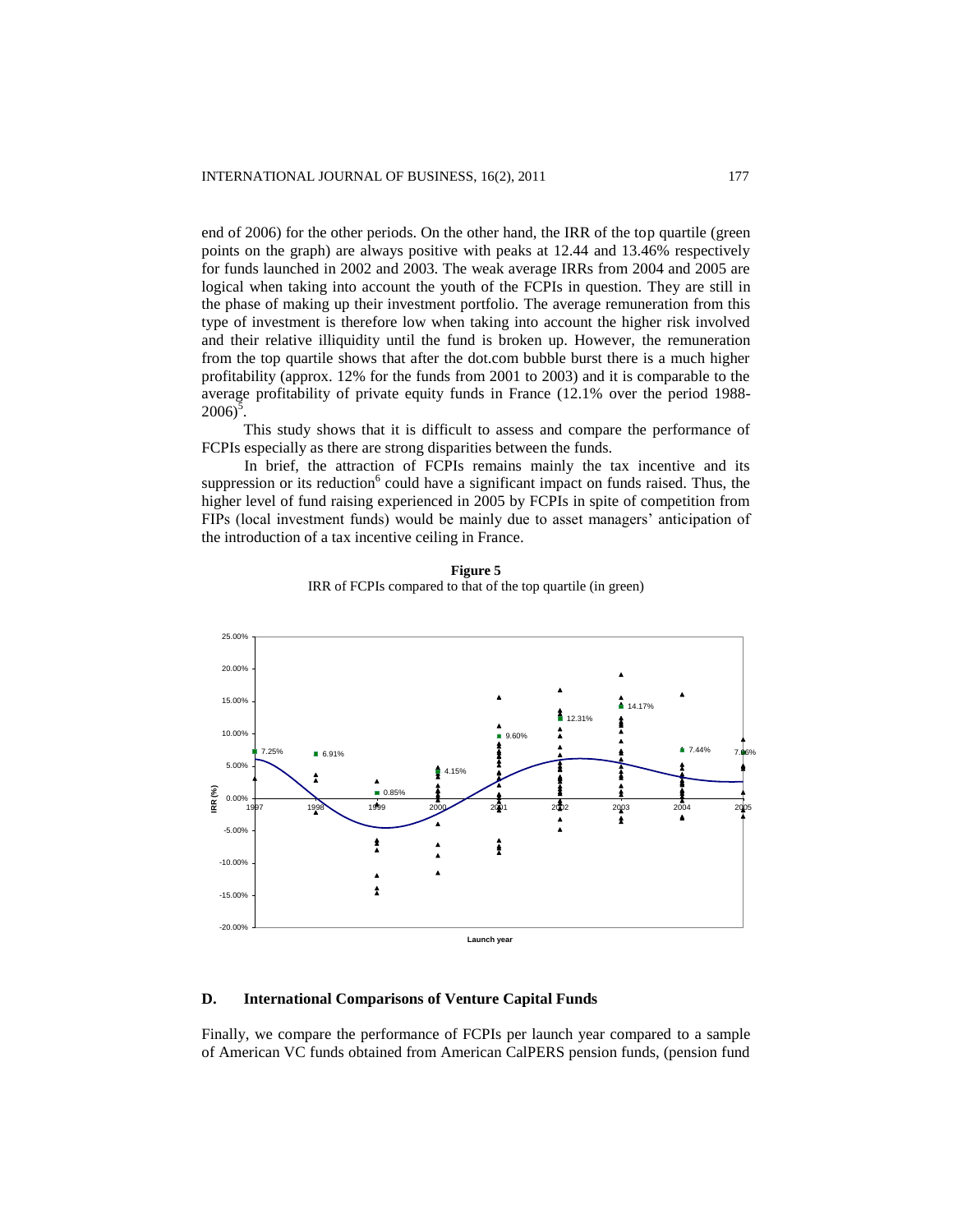of the employees of California). CalPERS manages funds totalling 190 billion dollars that they invest in shares, bonds, real estate and private equity funds. We chose a sample of 164 funds launched between 1997 and 2004 divided as follows: 71 funds with a lifespan exceeding 5 years, 36 in existence for 5 years, 14 funds in existence for 4 years, 17 funds in existence for 3 years and 26 funds with a 2 year lifespan.

The French FCPIs show much lower performance than the American funds before taking into account the tax incentive (bef. TI) whichever year is considered. On the other hand, the integration of the tax incentive gives the advantage to the French funds. This advantage is all the more marked for the most recent dates since it is granted at the time of the subscription of the funds. Indeed, without a tax incentive, the differential of performance between the French and American funds is less favourable to the French funds in 2004 than in 2003 but the trend is reversed when the tax incentive is added. The latter undergoes, via the calculation of the IRR, an additional year of discounting in 2003 compared to 2004.

This analysis highlights the significant impact of the tax incentive on FCPIs which explains most of the performance of this investment vehicle, in particular compared to the American funds.

|             |                |          |                  |                |                | Differential |             |
|-------------|----------------|----------|------------------|----------------|----------------|--------------|-------------|
|             | <b>FCPI</b>    |          | USA Funds        |                | FCPI/USA funds |              |             |
|             | $N^{\circ}$ of | IRR bef. | <b>IRR</b> after | $N^{\circ}$ of |                | Diff. bef.   | Diff. after |
|             | funds          | TI       | TI               | funds          | <b>IRR</b>     | TI           | TI          |
| Before 2000 | 14             | $-3%$    | 1%               | 43             | 2%             | $-5%$        | $-1\%$      |
| 2000        | 15             | $-1\%$   | 4%               | 26             | 4%             | $-5%$        | 0%          |
| 2001        | 26             | 3%       | 9%               | 36             | 7%             | $-4%$        | 2%          |
| 2002        | 27             | 5%       | 13%              | 14             | 8%             | $-3%$        | 5%          |
| 2003        | 23             | 6%       | 17%              | 17             | 10%            | $-4%$        | 7%          |
| 2004        | 18             | 3%       | 18%              | 26             | 9%             | $-6\%$       | 9%          |

**Table 2** Comparison between FCPI and USA funds

#### **IV. CONCLUSION**

The objective of this article was to question the financing of venture capital in France and the profitability of FCPIs which is the main investment vehicle.

The venture capital industry seems globally to have come out of the crisis but convalescence has been shorter or longer depending on the country and the possibility of relapse is strong, particularly in France.

Among the problems mentioned, the limited capacity to raise funds from the public, weak possibilities of exit by IPO, and the low profitability of FCPIs are the principal points of weakness. These risk factors should encourage the public authorities as well as private actors to continue reforms and action aimed at increasing the competitiveness of this industry because the competition is increasingly global as the growing diversification of the VC funds shows.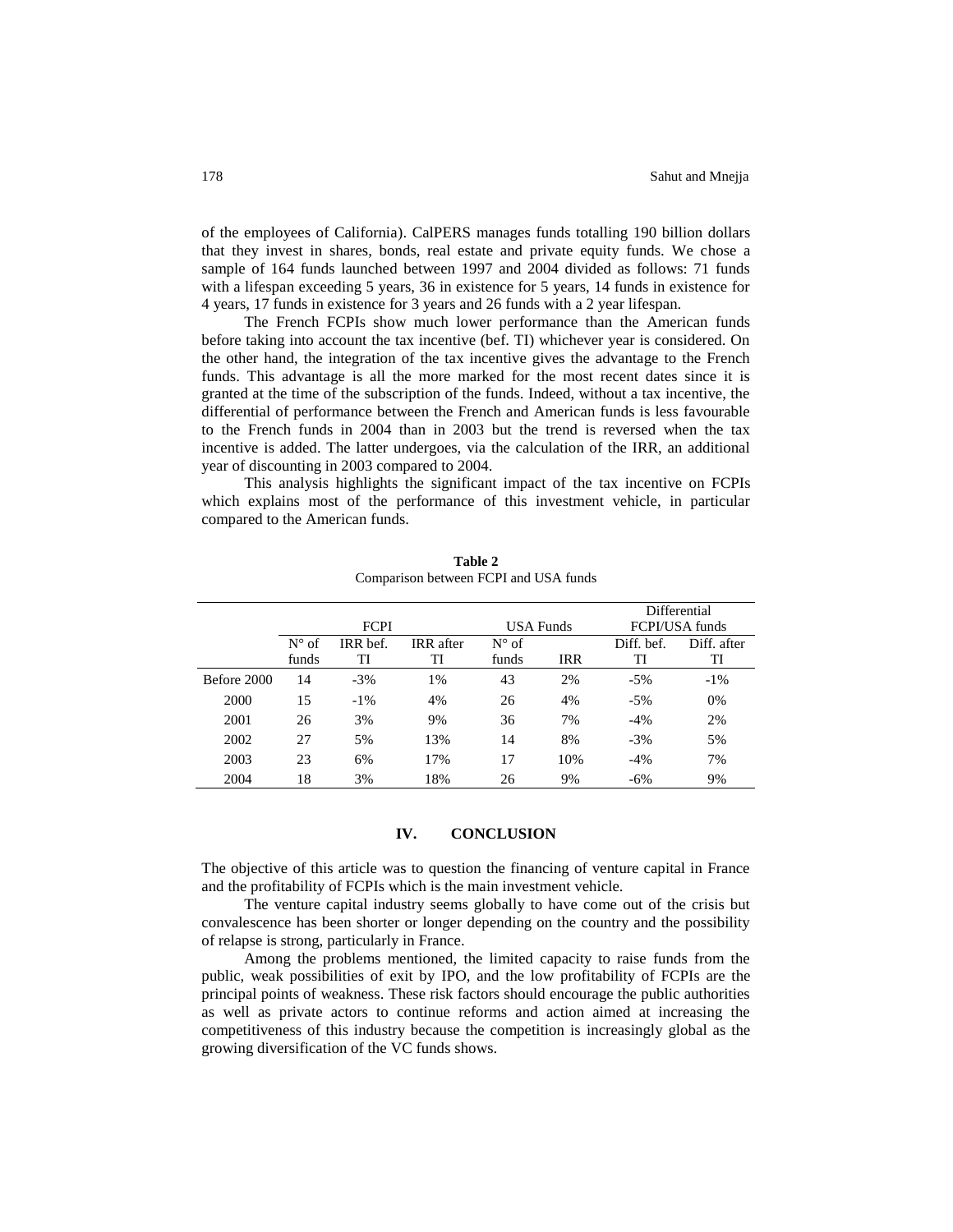Our analysis of the performance of FCPIs launched between 1997 and 2005 shows that their performance is characterized by, on the one hand, a "J curve", and, on the other hand, a low average profitability when the risks incurred are taken into account. The average IRR is the worst for the oldest vintages from 1998 to 2000. It improves thereafter but stays at a level just above the risk-free interest rate. The attraction of these funds, except for a few rare exceptions, comes from the tax incentives which they provide. This situation thus justifies the indirect intervention of the State which supports the development of innovative firms as, in France at least, the market alone cannot.

# **ENDNOTES**

- 1. From a legal perspective, the funds are organized as a limited partnership bringing together investors whose responsibility is limited to the provision of funds (limited partners – LPs) and a fund manager (general partner – GP), who has full responsibility and whose capital provision is reduced. The partnership vehicle allows for complete tax transparency: the fund revenue is taxed at the level of individual partners who may have specific tax regimes.
- 2. An immediate income tax reduction for individuals equal to 25% of the total investment, with a ceiling of 3000  $\epsilon$  for a single person and 6000  $\epsilon$  for a married couple.
- 3. A company is considered innovative if it meets the following criteria (source : http://www.alter-invest.fr/):
	- to have received the ANVAR label (*Agence Nationale de Valorisation de la Recherche*) either by justifying the creation of products, techniques or processes of an innovative character and whose potential for economic development are recognised, either by having consecrated at least one third of their turnover during 3 years to research,
	- to have less than 500 employees, and
	- to have their head office in a country which is part of the European Union.
- 4. [http://www.vernimmen.net/lettre/html/lettre\\_52.html](http://www.vernimmen.net/lettre/html/lettre_52.html)
- 5. [http://www.afic.asso.fr/Images/Upload/DOCUMENTS/cp\\_stats\\_perf\\_180907.pdf](http://www.afic.asso.fr/Images/Upload/DOCUMENTS/cp_stats_perf_180907.pdf)
- 6. The finance law (budget) for 2006 initially anticipated a ceiling for tax incentives at 8 000  $\epsilon$  per person in order to reduce the number of tax loopholes. However, the *Conseil Constitutionnel* decided on the 29th December 2005 to cancel the 8000 € ceiling introduced by the finance law for 2006 and to bring the measure known as the "tax shield". The council considered that the "complexity of clause 78 of the finance law for 2006 was both excessive and unjustified for reasons of sufficient general interest".

#### **REFERENCES**

Afic, Annual report, from 1986 to 2006.

Artus, P., 2008, "*Private Equity* : Un Succès Transitoire Dû A L"environnement Ou Un Succès Durable " *Private Equity Et Capitalisme Français*, *Conseil D'analyse Economique*, 75.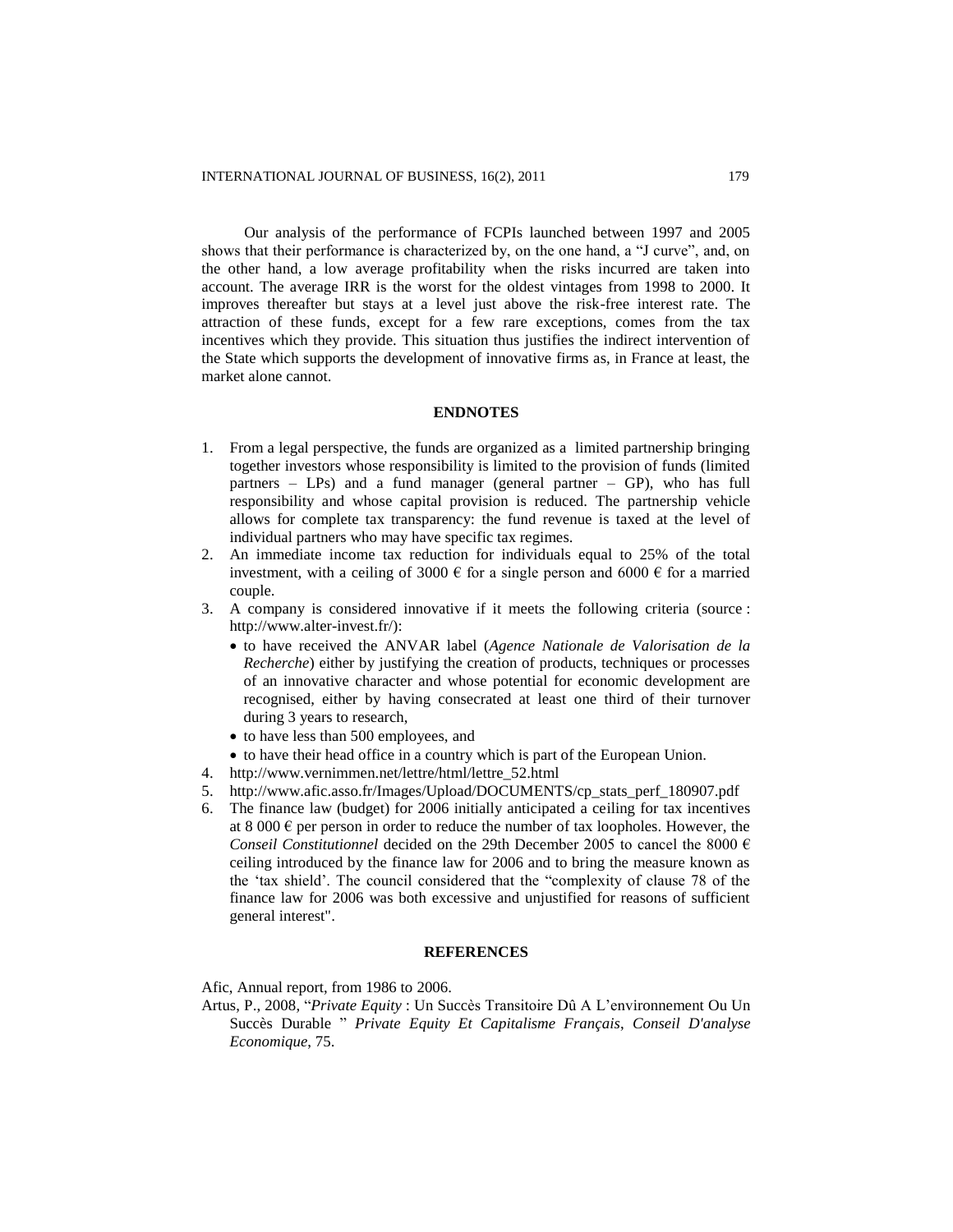- Artus, P., and J. Teïletche, 2004, "Asset Allocation and European Private Equity: A First Approach Using Aggregated Data," *Performance Measurement and Asset Allocation for European Private Equity Funds*, EVCA Research Paper.
- Balck, B.S., and R.J. Gilson, 1998, "Does Venture Capital Require an Active Stock Market?" *Journal of Applied Corporate Finance*, vol.11, 4, winter.
- Blaydon, C., and M. Horvath, 2003, "LPs Need to Trust General Partners in Setting Valuations", *Venture Capital Journal*, March.
- Cochrane, J., 2005, "The Risk and Return of Venture Capital," *Journal of Financial Economics*, Volume 75, Issue 1, January.
- Desbrieres, P., and G. Broye, 2000, "Critères D'évaluation Des Investisseurs En Capital : Le Cas Français," *Finance, Contrôle, Stratégie*, vol.3, 3, September, 5-43.
- Desbrieres, P., and A. Schatt, 2002, "L'incidence Des LBO Sur La Politique D'investissement et La Gestion Opérationnelle Des Firmes Acquises: Le Cas Français," *Finance Contrôle et Stratégie*, vol.5, 4, December.
- Fathi, E., and B. Gailly, 2003, "La Structure Financière Des PME De La Haute Technologie," Actes du XII Congrès de l"AIMS.
- Garmaise, M., 2001, "Informed Investors and the Financing of Entrepreneurial Projects," EFMA, Lugano Meeting, January.
- Geoffron, P., 1991, "Une Analyse Du Processus de Structuration Des Industries Du Capital-Risque," *Revue Internationale PME*, vol.4, 3, 95-113.
- Gompers, P., 1995, "Optimal Investment, Monitoring and the Staging of Venture Capital," *Journal of Finance*, vol.1, 5, 1461-1489.
- Gompers, P.A., and J. Lerner, 1997, "Risk and Reward in Private Equity Investments: The Challenge of Performance Assessment," *Journal of Private Equity*, n° 1, 5-12.
- Gompers, P.A., and J. Lerner, 2000, "Money Chasing Deals? The Impact of Fund Inflows on Private Equity Valuations," *Journal of Financial Economics*, vol. 55, 1, 281-325.
- Gorman, M., and, W. Sahlman, 1989, "What Do Venture Capitalists Do?" *Journal of Business Venturing*, vol.4, 4, July, 231-249.
- Graham J., and C. R. Harvey, 2001, "The Theory and Practice of Corporate Finance: Evidence from the Field," *Journal of Financial Economics*, 60,187-243.
- Groh P., and O. Gottschalg, 2006, "The Risk-Adjusted Performance of US Buyouts", Cahiers de Recherche, HEC, 834/2006.
- Gottschalg, O., and L. Phalippou, 2009, "The Performance of Private Equity Funds," Review of Financial Studies 22(4).
- Hwang, M., J. Quigley, and S.E. Woodward, 2005, "An Index for Venture Capital, 1987-2003," Contributions to Economic Analysis and Policy 4, article 13.
- Jensen, M.C., and W.H. Meckling, 1976, "Theory of the Firm: Managerial Behaviour, Agency Costs and Ownership Structure," *Journal of Financial Economics*, vol. 3, October, 305-360.
- Jones, C. M. and, M. Rhodes-Kropf, 2003, "The Price of Diversifiable Risk in Venture Capital and Private Equity," *Working Paper*, Columbia University Graduate School of Business. May
- Kaplan, S. N. and, A. Schoar, 2005, "Private Equity Performance: Returns, Persistence and Capital Flows", *Journal of Finance*, vol. 60(4), 1791–1823.
- Kaplan, S.N., Stromberg, P., 2001, "Venture Capital as Principals: Contracting, Screening and Monitoring," *American Economic Review*, vol.91, 2, May, 426-430.